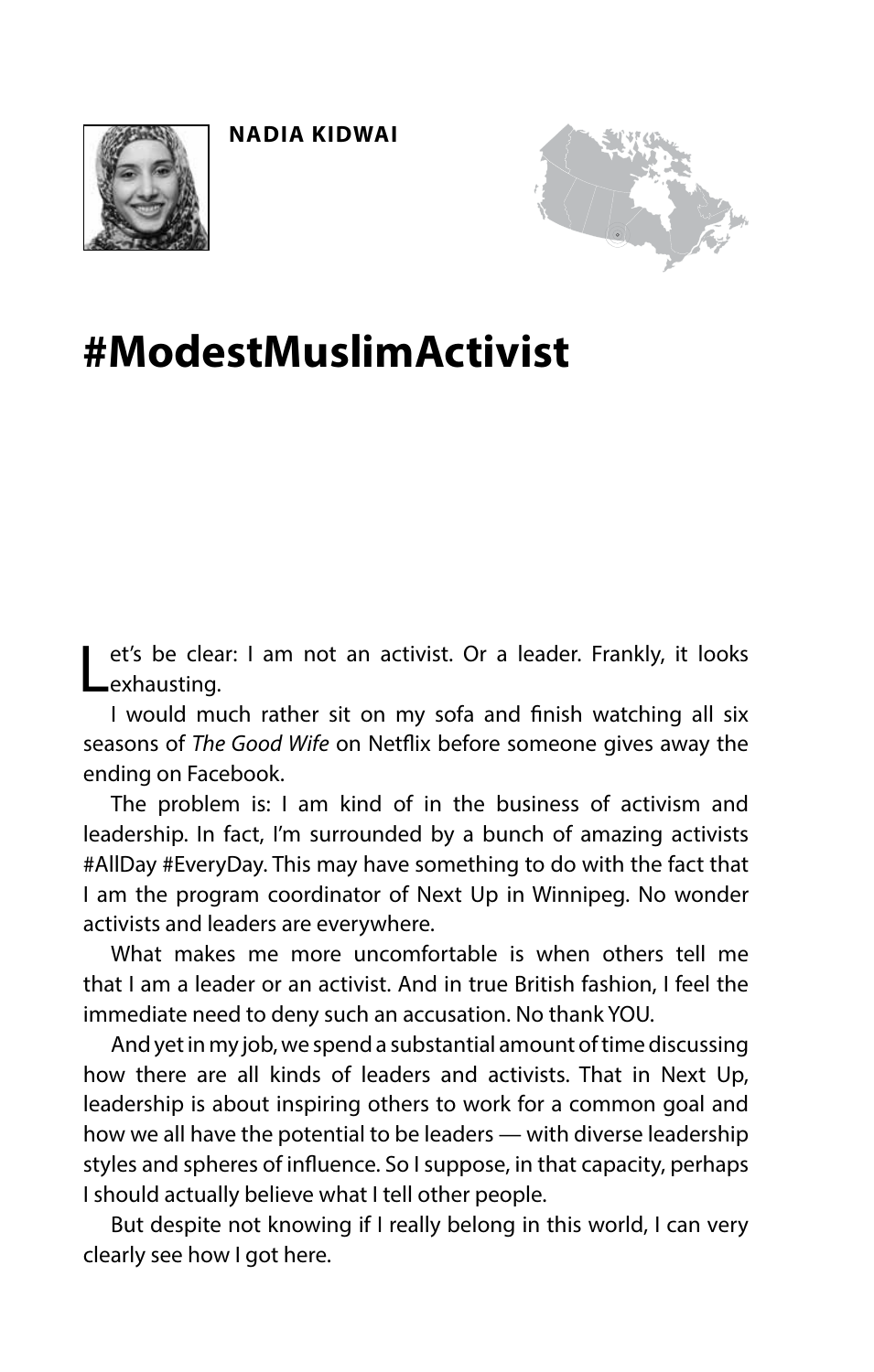I was born and raised in Wales. My parents emigrated to the U.K. in the 70s from Pakistan — my mother moved to pursue her undergraduate degree and then PhD in chemistry, and my father to study accounting. My siblings and I were raised as Muslims but it wasn't until I reached my early teens that we as a family began to really study our faith and grow together spiritually.

Our increased commitment to our faith began to manifest itself outwardly. For example, despite being well into their 50s, my mother decided that she wanted to wear the hijab and my father grew a (fairly dashing but pious) beard. At 16, I knew that I wanted to wear the hijab, but there was no way I was going to do that in the middle of high school. (Being brown was diferent enough, thanks very much.)

So, at 18 years old after fnishing high school, I felt the best time to start wearing the hijab was the summer before I left for university. I was leaving Wales and heading to Oxford and it seemed like a perfect time to start a new phase in my life: Muslim Nadia! And so, I donned my most modest, school-teacher looking outfts and started wearing the hijab in August, 2001.

One month later, 9/11 happened. Almost immediately, I became a walking-talking advert for Islam and Muslims everywhere.

And thus is the story of how I stumbled into this work: Reluctantly, unexpectedly and at times, feeling rather fraudulent.

All of a sudden, people wanted to know what it was like to be a "Muslim in the West, post 9-11". I felt that that could have been my official job title on a business card. I was given a platform, albeit one that I didn't ask for. Being a visible Muslim woman made me all the more coveted. Muslim women in the media were often depicted as oppressed, meek, and subservient. People seemed to be surprised that I could crack a joke, articulate my comfort with being both British and a Muslim … even reference the Kardashians and other such societal ills.

And yet, I felt like a fraud. After moving to Winnipeg in 2004 (it's a long story and for another publication altogether), I was suddenly being asked to speak on inter-faith panels and do radio interviews and speak to high-school kids, always around the same topics: Islam, Muslim, Hijab, Terrorism (sometimes the order changed a bit). I felt there was this perception that because of 9/11 and being a "hijabi", that I had personally suffered oppression, racism, Islamophobia.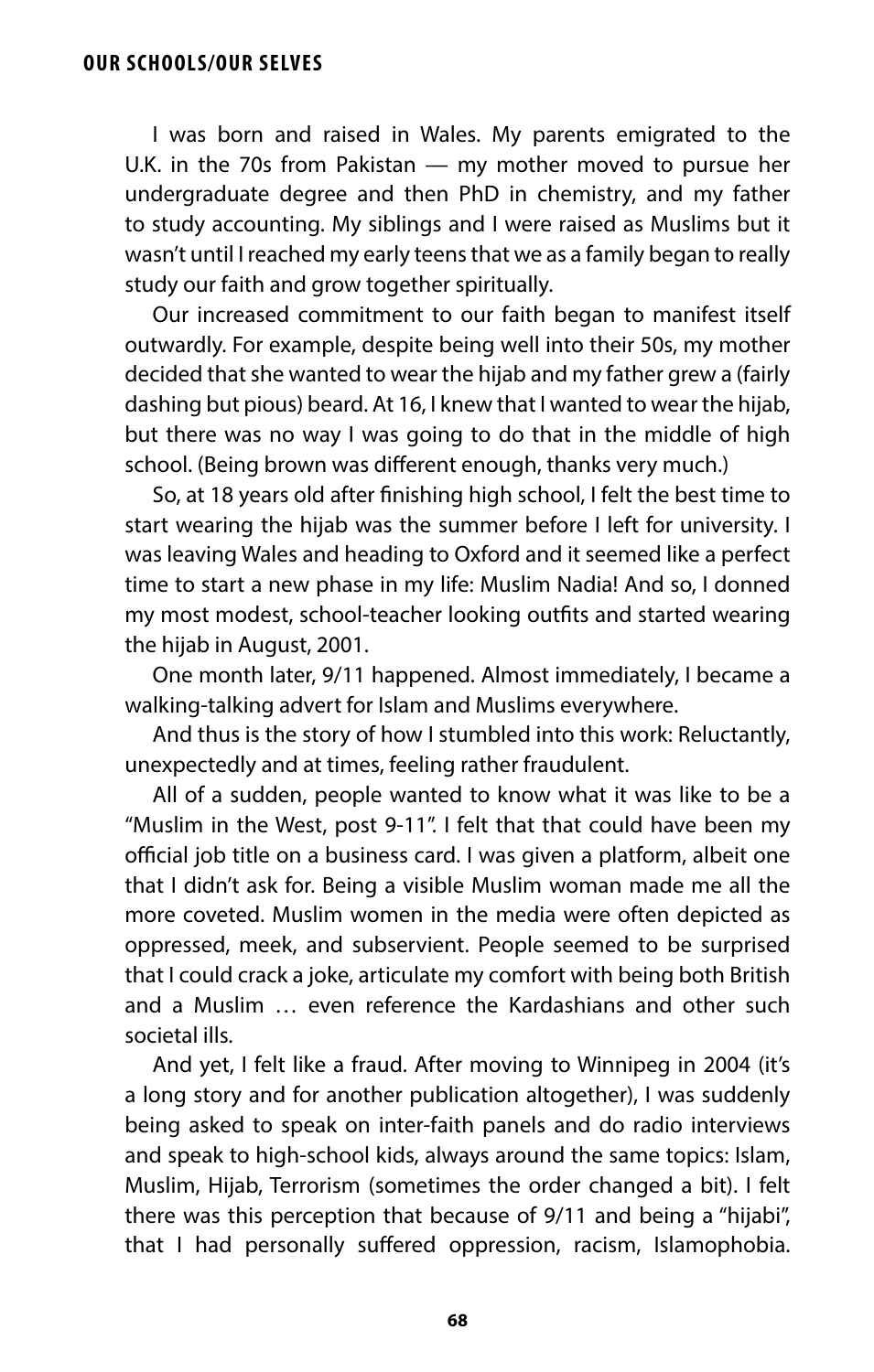On the contrary, I honestly felt that much of the public response to 9/11 resulted in opportunities and responsibilities that I may not otherwise have had. I had grown up in a white, upper-middle class neighbourhood in the U.K., studied at Oxford University, I even used to listen to Coldplay. I really did not feel I had the right or the experience to advocate on behalf of marginalised, targeted Muslim communities.

I felt a lot of pressure. I remember not being able to sleep the night before my frst CBC radio interview. I felt a great responsibility in speaking on behalf of the entire Muslim world everywhere, in "defending" my faith and the Qur'an and the Prophet Muhammad (peace be upon him). It was a lot of weight to carry and I began to see how the pressure to "speak up" always fell on the same handful of people in the community. I felt there needed to be a forum or space to build capacity among Canadian Muslims, where we could transfer knowledge and leadership skills between generations. Against the backdrop of a Harper government, one that identifed "Islamicism as the biggest security threat to Canada", the need to pave the way for a new kind of narrative about Muslims in Canada became all the more urgent.

This was the genesis of the Canadian Muslim Leadership Institute, a program I co-founded with Martin Itzkow, a leadership consultant with 20 years of experience. We coordinated a leadership program specifcally for Canadian Muslims designed around values related to self-discovery, community empowerment and inter-cultural community organizing. It wasn't a "religious" program, it was a leadership program grounded in the Canadian Muslim experience.

After four successful years of CMLI, with over 50 young Canadian Muslims from across the country graduating from the program, Martin and I decided to move on. That is when the opportunity to be program coordinator for Next Up's brand new program in Winnipeg came my way. It seemed perfect, pretty much exactly what I had been doing with CMLI. But there was this new component that I was not familiar with. Environment. Climate. They meant recycling and stuff, right? I was down with that.

One and a half years and two cohorts later, I refect on what I have learnt from Next Up and how it has impacted me as a decidedly non-activist activist. Before Next Up, I had no idea how interconnected climate change and environmental issues were to other social jus-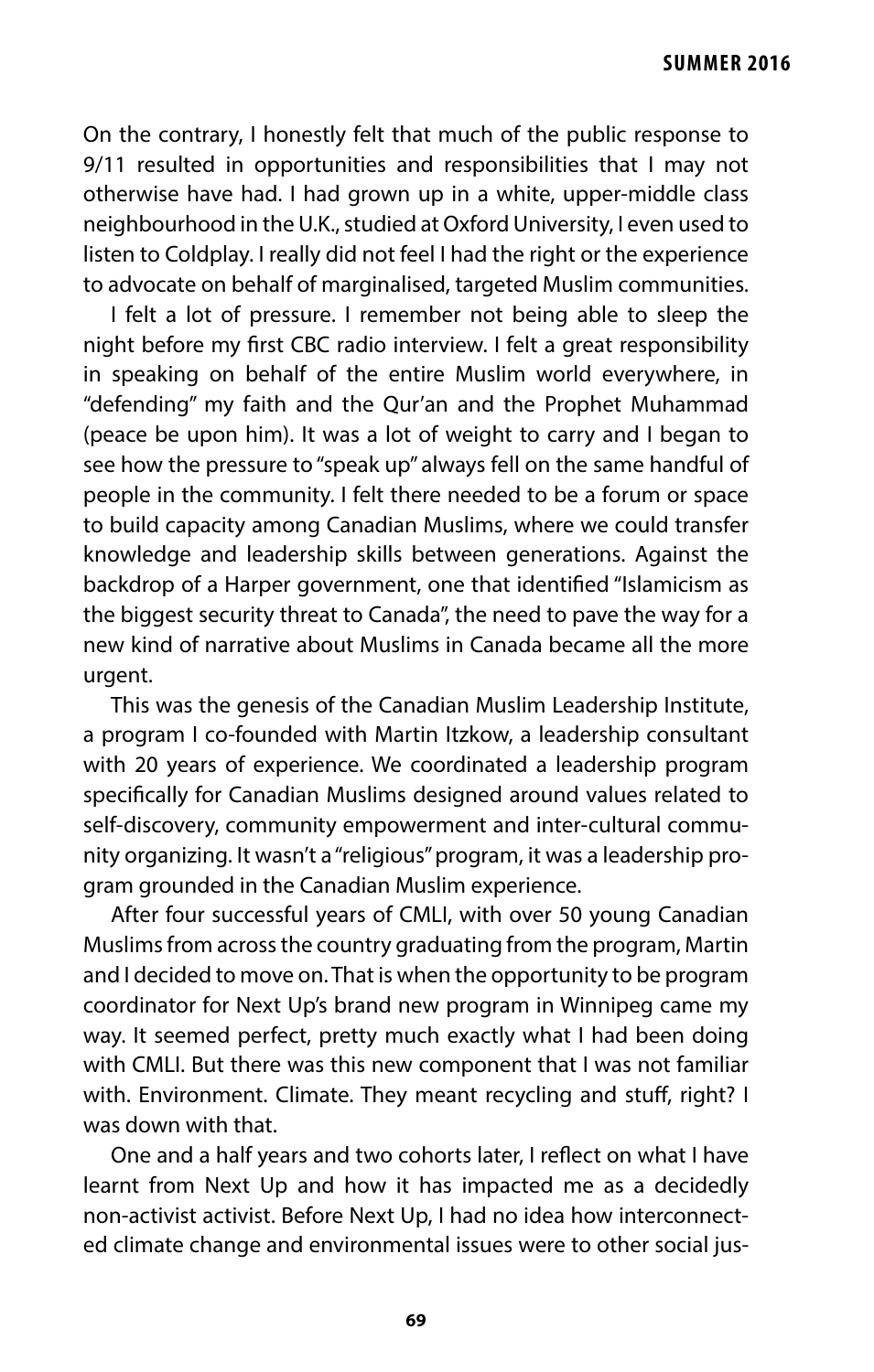tice issues: Indigenous rights, anti-oppression, political and economic justice. It seems that now, more than ever, the struggle for social change is about as multi-faceted as it can get. That if you want to be efective in tackling one issue, you have to at least be conscious of how intricately it is connected to others. Climate change is no longer a conversation relegated to the fringes, but has become increasingly

**If you want to be efective in tackling one issue, you have to at least be conscious of how intricately it is connected to others.**

part of the common vernacular. Likewise, Islamophobia is a deep issue that environmentalists need to be aware of if we are to build a more just world while we reinvent our systems to respond to climate change.

Beyond how my experience has shaken up my awareness of environmental issues and my

self-perception, Next Up has also deeply impacted me as a parent. I have two young sons who have always shown an interest in politics ever since they were toddlers and would excitedly yell out "OBAMA!" every time a Black man came on the TV.

By virtue of being the coordinator, I attended every Next Up session. I learned alongside participants and in doing so came to hear about things called "anti-oppression" and "climate justice", "decolonisation training", "Overton window", and "spectrum of allies". What were these concepts?

I took what I learnt at these sessions back to the kitchen table and did what every good mother does: brainwashed my children. It's not easy raising two young feminist, politically engaged, socially aware Canadian Muslim men, you know.

And perhaps it's in that realm that I feel most comfortable being called a leader and an activist: in my role as a mother. It's during my conversations with my children (and because of my children) about these issues that I am the most engaged, most animated, and most excited. Because of Next Up, my eyes are being opened and all I want to do is to share these new perspectives with my boys. Sadly, despite my brainwashing skills, my boys are not afraid to push back. Critical thinking skills are all very well, but would be much more convenient if the kids could reserve those for after they've grown up and moved